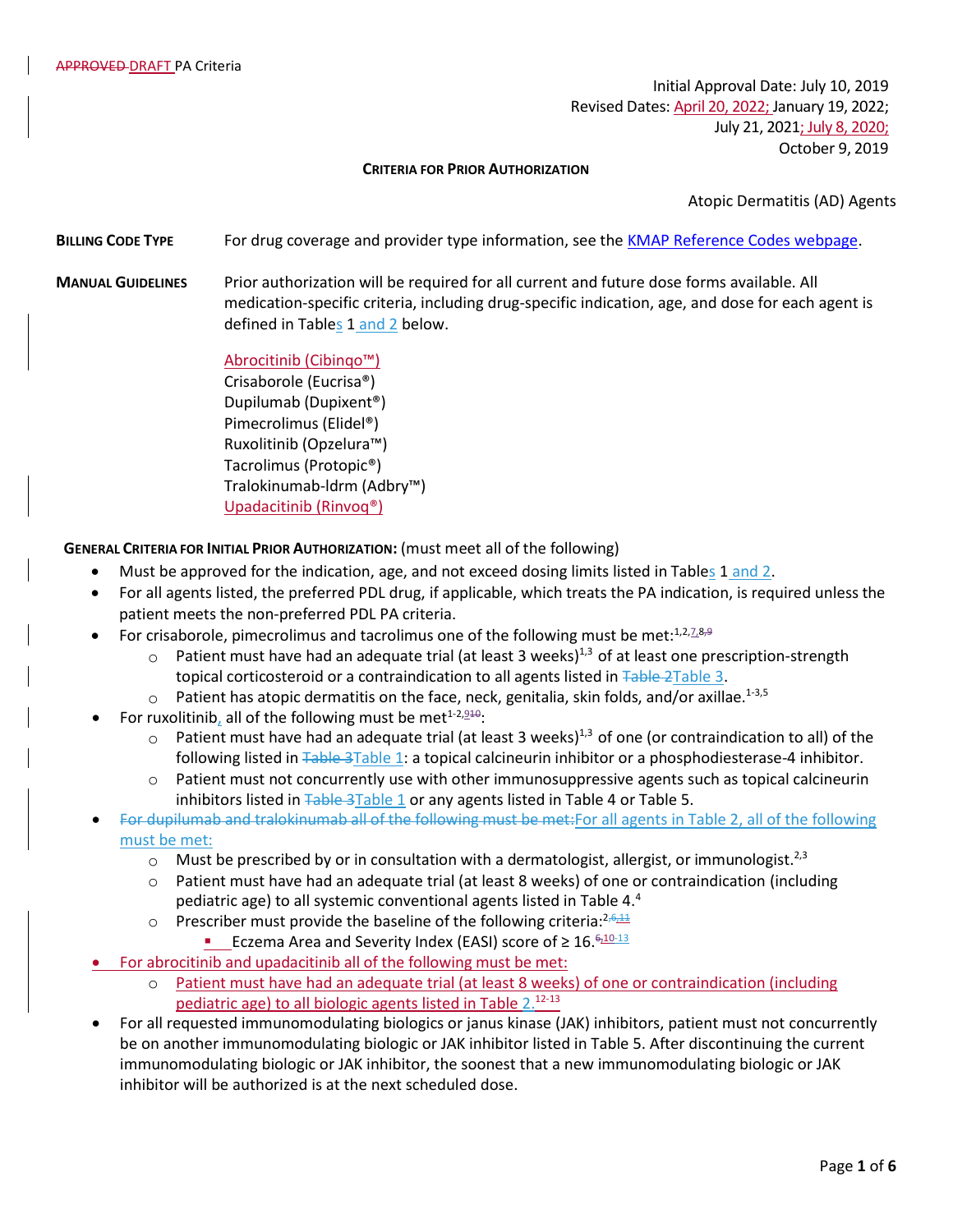Table 1. FDA-approved age and dosing limits for <u>topical</u> Atopic Dermatitis (AD) Agents. <sup>6-<u>944</u></sup>

| <b>Medication</b>                     | Indication(s) | Age             | <b>Dosing Limits</b>                                      |  |  |
|---------------------------------------|---------------|-----------------|-----------------------------------------------------------|--|--|
| <b>Calcineurin Inhibitors</b>         |               |                 |                                                           |  |  |
| Pimecrolimus (Elidel®)                | Mild to       | $\geq$ 2 years  | Thin layer applied twice daily                            |  |  |
|                                       | moderate      |                 |                                                           |  |  |
|                                       | AD            |                 |                                                           |  |  |
| Tacrolimus (Protopic <sup>®</sup> )   | Moderate to   | $\geq$ 2 years  | Ages 16 years and older: 0.03% or 0.1% thin layer applied |  |  |
|                                       | severe AD     |                 | twice daily                                               |  |  |
|                                       |               |                 |                                                           |  |  |
|                                       |               |                 | Ages 2 to 15 years: 0.03% thin layer applied twice daily  |  |  |
| Phosphodiesterase-4 Enzyme Inhibitors |               |                 |                                                           |  |  |
| Crisaborole (Eucrisa®)                | Mild to       | $\geq$ 3 months | Thin layer applied twice daily                            |  |  |
|                                       | moderate      |                 |                                                           |  |  |
|                                       | AD            |                 |                                                           |  |  |
| <b>Janus Kinase Inhibitors</b>        |               |                 |                                                           |  |  |
| Ruxolitinib (Opzelura™)               | Mild to       | $\geq$ 12 years | Thin layer applied twice daily to affected areas of up to |  |  |
|                                       | moderate      |                 | 20% body surface area - do not use more than 60 grams     |  |  |
|                                       | AD            |                 | per week                                                  |  |  |

# Table 2. FDA-approved age and dosing limits for systemic Atopic Dermatitis (AD) Agents.<sup>10-13</sup>

| <b>Medication</b>                         | <b>Indication(s)</b> | Age             | <b>Dosing Limits</b>                                            |  |
|-------------------------------------------|----------------------|-----------------|-----------------------------------------------------------------|--|
| <b>Interleukin-4 Receptor Antagonists</b> |                      |                 |                                                                 |  |
| Dupilumab (Dupixent <sup>®</sup> )*       | Moderate to          | $\geq 6$ years  | Adults: 600 mg (given as two 300 mg injections) initially SC    |  |
|                                           | severe AD            |                 | followed by 300 mg every other week                             |  |
|                                           |                      |                 |                                                                 |  |
|                                           |                      |                 | Ages 6 to 17 years:                                             |  |
|                                           |                      |                 | 15 to < 30 kg: 600 mg (given as two 300 mg injections)          |  |
|                                           |                      |                 | initially SC followed by 300 mg every 4 weeks                   |  |
|                                           |                      |                 | 30 to < 60 kg: 400 mg (given as two 200 mg injections)          |  |
|                                           |                      |                 | initially SC followed by 200 mg every other week                |  |
|                                           |                      |                 |                                                                 |  |
|                                           |                      |                 | $\geq$ 60 kg: 600 mg (given as two 300 mg injections) initially |  |
|                                           |                      |                 | SC followed by 300 mg every other week                          |  |
|                                           |                      |                 | <b>Interleukin-13 Receptor Antagonists</b>                      |  |
| Tralokinumab-Idrm                         | Moderate to          | $\geq$ 18 years | 600 mg (given as four 150 mg injections) initially SC           |  |
| (Adbry™) <sup>*</sup>                     | severe AD            |                 | followed by 300 mg every other week                             |  |
| <b>Janus Kinase Inhibitors</b>            |                      |                 |                                                                 |  |
| Abrocitinib (Cibingo™)                    | Refractory,          | $\geq$ 18 years | 100 mg orally once daily; may be increased to 200 mg            |  |
|                                           | moderate to          |                 | orally once daily in patients not responding to 100 mg          |  |
|                                           | severe               |                 | daily.                                                          |  |
|                                           | atopic               |                 |                                                                 |  |
|                                           | dermatitis           |                 |                                                                 |  |
| Upadacitinib (Rinvoq®)                    | Refractory,          | $\geq$ 12 years | Ages 12 to < 65 years, weighing at least 40 kg: 15 mg orally    |  |
|                                           | moderate to          |                 | once daily; may be increased to 30 mg once daily in             |  |
|                                           | severe               |                 | patients not responding to 15 mg daily.                         |  |
|                                           | atopic               |                 |                                                                 |  |
|                                           | dermatitis           |                 | Ages 65 years and older: 15 mg orally once daily.               |  |

SC: subcutaneous. \* Biologic agent.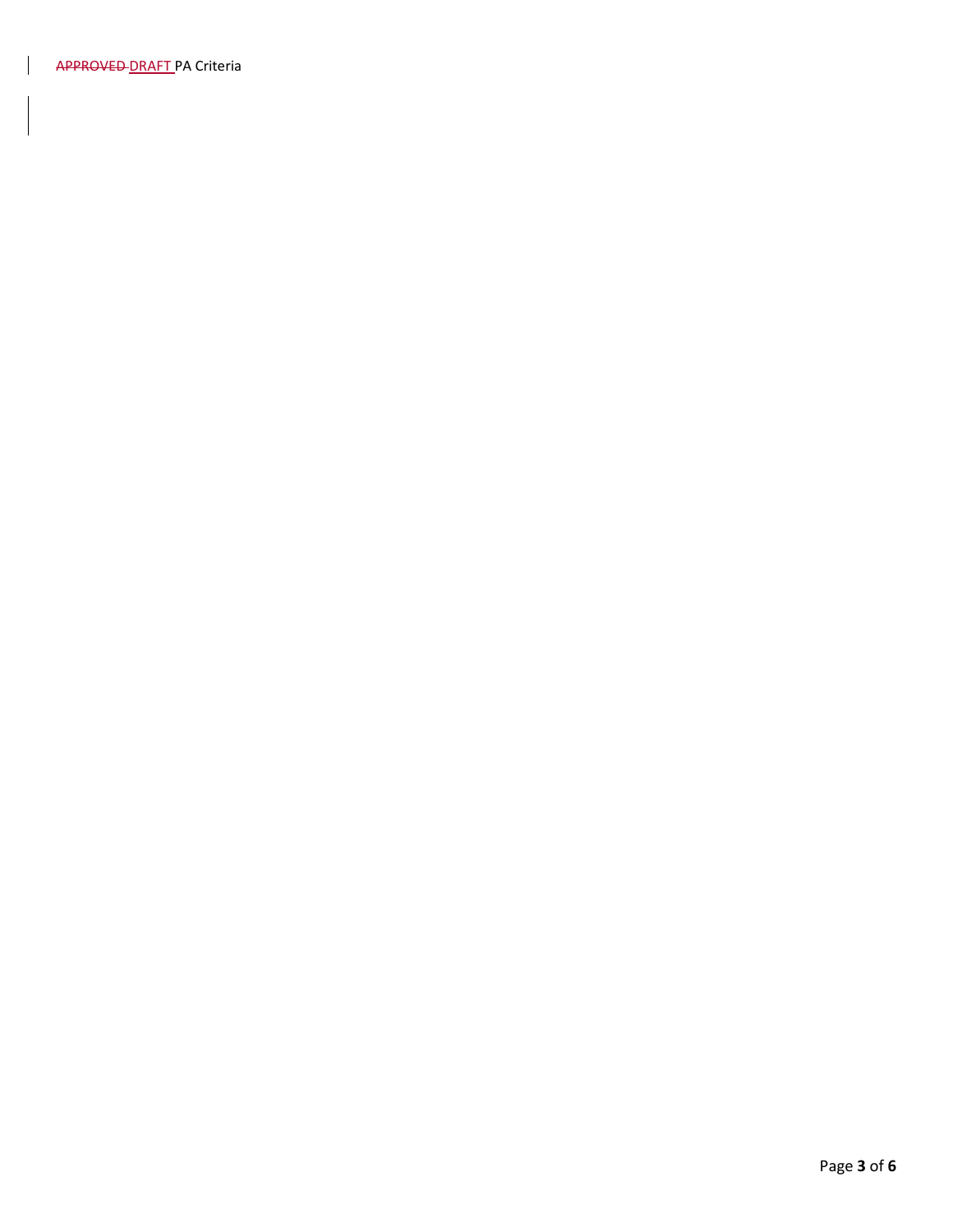**CRITERIA FOR RENEWAL PRIOR AUTHORIZATION:** (must meet all of the following)

- Must not exceed dosing limits listed in Tables 1 and 2.
- For crisaborole, pimecrolimus, ruxolitinib and tacrolimus: Prescriber must attest that the patient has received clinical benefit from continued treatment with the requested medication.
- For abrocitinib, dupilumab, and tralokinumab and upadacitinib:
	- o Prescriber must provide at least one of the following measurements:
		- EASI improvement ≥ 75% compared to baseline.<sup>6,11-13</sup>
- For all requested biologics or janus kinase (JAK) inhibitors, patient must not concurrently be on another biologic or JAK inhibitor listed in Table 5. After discontinuing the current biologic or JAK inhibitor, the soonest that a new biologic or JAK inhibitor will be authorized is at the next scheduled dose.

**LENGTH OF APPROVAL (INITIAL AND RENEWAL):** 12 months

**FOR DRUGS THAT HAVE A CURRENT PA REQUIREMENT, BUT NOT FOR THE NEWLY APPROVED INDICATIONS, FOR OTHER FDA-APPROVED INDICATIONS, AND FOR CHANGES TO AGE REQUIREMENTS NOT LISTED WITHIN THE PA CRITERIA:**

THE PA REQUEST WILL BE REVIEWED BASED UPON THE FOLLOWING PACKAGE INSERT INFORMATION: INDICATION, AGE, DOSE, AND ANY **PRE-REQUISITE TREATMENT REQUIREMENTS FOR THAT INDICATION.**

**LENGTH OF APPROVAL (INITIAL AND RENEWAL):** 12 MONTHS

Table  $32$ . List of topical corticosteroids in the treatment of atopic dermatitis.<sup>1</sup>

| <b>Topical Corticosteroid Agents</b>                                                                            |  |  |
|-----------------------------------------------------------------------------------------------------------------|--|--|
| Alclometasone (Aclovate)                                                                                        |  |  |
| Amcinonide (Cyclocort)                                                                                          |  |  |
| Betamethasone (AlphaTrex, Diprolene, Diprolene AF)                                                              |  |  |
| Clobetasol (Clobex, Clobex Spray, Clodan, Cormax Scalp Application, Impoyz, Olux, Olux-E, Temovate, Temovate E) |  |  |
| Clocortolone (Cloderm)                                                                                          |  |  |
| Desonide (Desonate, DesOwen, LoKara, Tridesilon, Verdeso)                                                       |  |  |
| Desoximetasone (Topicort)                                                                                       |  |  |
| Flurandrenolide (Cordran, Nolix)                                                                                |  |  |
| Fluticasone (Beser, Cutivate)                                                                                   |  |  |
| Halcinonide (Halog)                                                                                             |  |  |
| Halobetasol (Halac, Ultravate)                                                                                  |  |  |
| Hydrocortisone (Cortizone, Westcort)                                                                            |  |  |
| Mometasone (Elocon)                                                                                             |  |  |
| Prednicarbate (Dermatop)                                                                                        |  |  |
| Triamcinolone (Kenalog, Trianex, Triderm)                                                                       |  |  |

Table 3. List of topical conventional therapy in the treatment of atopic dermatitis.<sup>4,6</sup>

| <b>Tonical Conventional Agents</b><br><del>ropical conventional Agents</del> |                                             |  |  |  |
|------------------------------------------------------------------------------|---------------------------------------------|--|--|--|
| Calcinourin Inhibitore                                                       | <b>Dhoenhodiactorace A Inhibitore</b>       |  |  |  |
| <u>. Tein tien er einem einem est als sein</u>                               | <u>FRANCIS INTERNATIONAL AND CONTRACTOR</u> |  |  |  |
| $Dratonic®$ (tacrolimus 1% $R_0$ 0.3%)                                       | Eurira@ (cricaborola)                       |  |  |  |
| <del>1000 0111105 170 00 0.0070</del>                                        | <del>10113aworoic</del> h                   |  |  |  |
| <del>i i vtvivit -</del>                                                     | <del>cucnsa –</del>                         |  |  |  |
| Elidel <sup>®</sup> (pimecrolimus 1%)                                        |                                             |  |  |  |

Table 4. List of systemic conventional therapy in the treatment of atopic dermatitis.<sup>1,6</sup>

| <b>Systemic Conventional Agents</b>                       |  |  |
|-----------------------------------------------------------|--|--|
| Gengraf <sup>®</sup> , Neoral <sup>®</sup> (cyclosporine) |  |  |
| Azasan <sup>®</sup> , Imuran <sup>®</sup> (azathioprine)  |  |  |
| Trexall®, Rheumatrex®, Otrexup®, Rasuvo® (methotrexate)   |  |  |
| CellCept®, Myfortic® (mycophenolate mofetil)              |  |  |